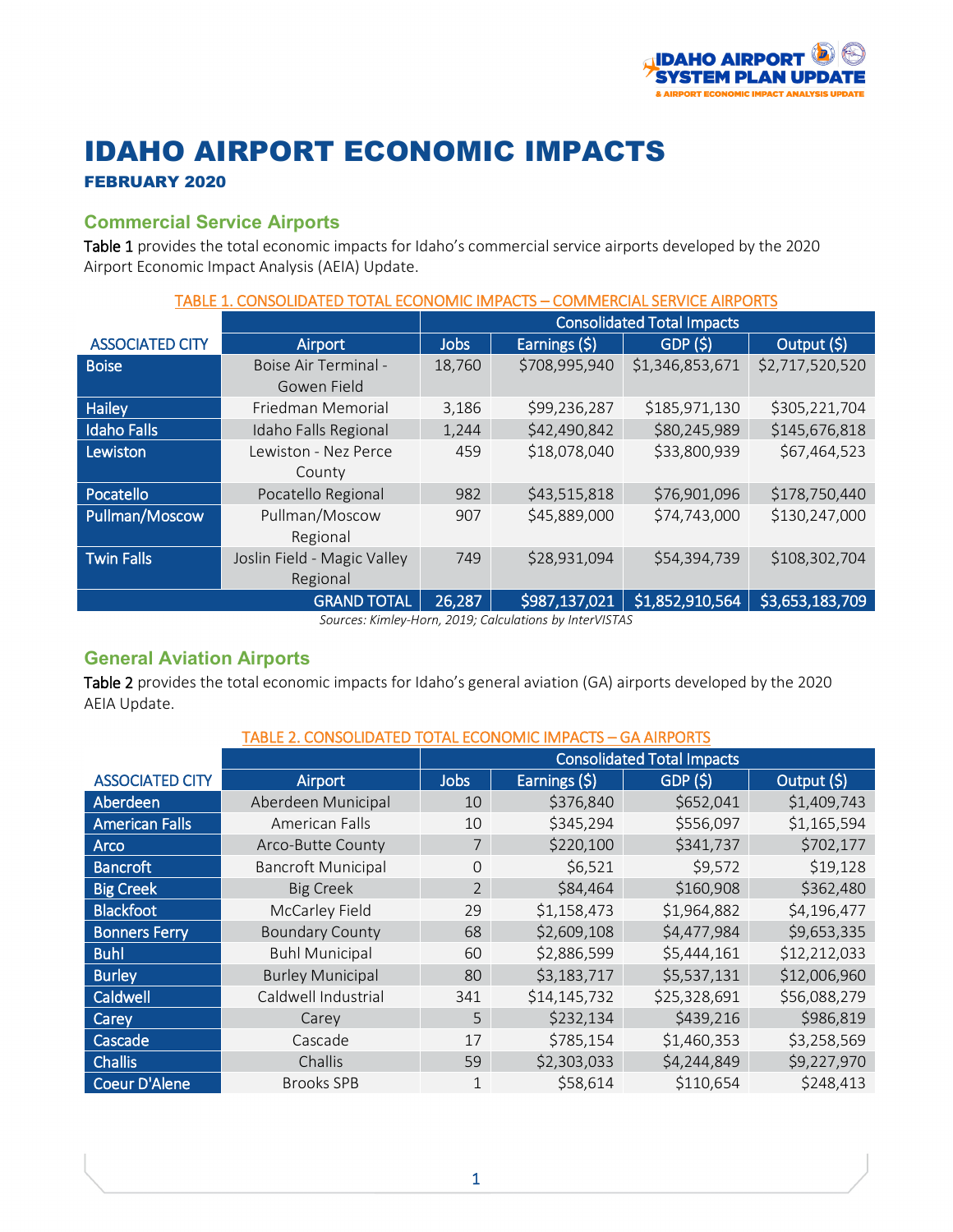

|                        |                                                 | <b>Consolidated Total Impacts</b> |                        |                              |               |  |  |
|------------------------|-------------------------------------------------|-----------------------------------|------------------------|------------------------------|---------------|--|--|
| <b>ASSOCIATED CITY</b> | Airport                                         | Jobs                              | Earnings (\$)          | Output (\$)<br>GDP (\$)      |               |  |  |
| <b>Coeur D'Alene</b>   | Coeur D'Alene - Pappy<br><b>Boyington Field</b> | 1,058                             | \$55,464,209           | \$93,183,784                 | \$215,987,765 |  |  |
| Coolin                 | Cavanaugh Bay                                   | 3                                 | \$157,666              | \$300,361                    | \$676,630     |  |  |
| Cottonwood             | Cottonwood Municipal                            | $\mathbf 0$                       | \$8,695                | \$12,762                     | \$25,503      |  |  |
| Council                | Council Municipal                               | 3                                 | \$111,626              | \$188,570                    | \$403,527     |  |  |
| Craigmont              | <b>Craigmont Municipal</b>                      | 23                                | \$1,252,404            | \$1,948,530                  | \$4,156,029   |  |  |
| <b>Donnelly</b>        | Donald D. Coski Memorial                        | $\overline{0}$                    | \$22,524               | \$42,909                     | \$96,661      |  |  |
| Downey                 | Downey/Hyde Memorial                            | $\mathbf 1$                       | \$60,657               | \$113,653                    | \$254,405     |  |  |
| <b>Driggs</b>          | Driggs-Reed Memorial                            | 119                               | \$5,437,235            | \$10,099,118                 | \$22,522,841  |  |  |
| <b>Dubois</b>          | Dubois Municipal                                | $\overline{2}$                    | \$116,966              | \$220,925                    | \$496,059     |  |  |
| <b>Emmett</b>          | <b>Emmett Municipal</b>                         | 3                                 | \$110,011              | \$176,247                    | \$368,549     |  |  |
| <b>Fairfield</b>       | Camas County                                    | $\overline{2}$                    | \$116,937              | \$220,882                    | \$495,974     |  |  |
| Galena                 | Smiley Creek                                    | $\mathbf{1}$                      | \$45,048               | \$85,817                     | \$193,323     |  |  |
| Garden Valley          | Garden Valley                                   | 17                                | \$655,199              | \$1,273,270                  | \$2,769,875   |  |  |
| <b>Glenns Ferry</b>    | <b>Glenns Ferry Municipal</b>                   | 1                                 | \$65,980               | \$121,518                    | \$269,832     |  |  |
| Gooding                | <b>Gooding Municipal</b>                        | 104                               | \$4,870,737            | \$9,119,949                  | \$20,402,137  |  |  |
| Grangeville            | Idaho County                                    | 193                               | \$7,291,536            | \$13,489,858                 | \$28,847,920  |  |  |
| <b>Hazelton</b>        | Hazelton Municipal                              | $\mathbf 1$                       | \$62,495               | \$116,427                    | \$259,535     |  |  |
| <b>Homedale</b>        | Homedale Municipal                              | 46                                | \$2,602,779            | \$5,032,497                  | \$15,719,918  |  |  |
| Howe                   | Howe                                            | 3                                 | \$121,302<br>\$227,289 |                              | \$508,777     |  |  |
| <b>Jerome</b>          | Jerome County                                   | 51                                | \$2,329,129            | \$4,164,395                  | \$9,101,652   |  |  |
| Kamiah                 | Kamiah Municipal                                | $\overline{2}$                    | \$112,619              | \$214,544                    | \$483,307     |  |  |
| <b>Kellogg</b>         | Shoshone County                                 | 10                                | \$385,100              | \$621,314                    | \$1,291,173   |  |  |
| Kooskia                | Kooskia Municipal                               | $\mathbf{1}$                      | \$24,480               | \$45,780                     | \$102,400     |  |  |
| Leadore                | Leadore                                         | $\Omega$                          | \$17,762               | \$33,458                     | \$75,046      |  |  |
| Lewiston               | Snake River SPB                                 | $\mathbf{1}$                      | \$56,889               | \$108,123                    | \$243,354     |  |  |
| Mackay                 | Mackay                                          | 3                                 | \$120,888              | \$226,680                    | \$507,561     |  |  |
| <b>Malad City</b>      | Malad City                                      | 5                                 | \$195,425              | \$336,081                    | \$726,183     |  |  |
| <b>McCall</b>          | McCall Municipal                                | 336                               | \$15,652,001           | \$29,241,814<br>\$65,353,407 |               |  |  |
| Midvale                | Lee Williams Memorial                           | 9                                 | \$457,775              | \$868,926                    | \$1,954,511   |  |  |
| <b>Mountain Home</b>   | Mountain Home<br>Municipal                      | 63                                | \$2,744,135            | \$4,920,644<br>\$10,796,181  |               |  |  |
| <b>Mud Lake</b>        | Mud Lake/West Jefferson<br>County               | 38                                | \$1,821,412            | \$3,461,371                  | \$7,790,009   |  |  |
| <b>Murphy</b>          | Murphy                                          | $\mathsf 3$<br>\$123,952          |                        | \$231,225                    | \$516,387     |  |  |
| Nampa                  | Nampa Municipal                                 | \$25,851,541<br>575               |                        | \$47,804,201                 | \$106,582,336 |  |  |
| <b>Nez Perce</b>       | Nez Perce Municipal                             | 16                                | \$758,196              | \$1,438,102                  | \$3,232,772   |  |  |
| Oakley                 | Oakley Municipal                                | $\overline{1}$                    | \$61,527               | \$114,929                    | \$256,956     |  |  |
| Orofino                | Orofino Municipal                               | 147                               | \$6,958,271            | \$11,510,961                 | \$25,688,487  |  |  |
| Paris                  | Bear Lake County                                | $\overline{7}$                    | \$273,735              | \$452,841                    | \$949,558     |  |  |
| Parma                  | Parma                                           | $\overline{4}$                    | \$200,793              | \$368,899                    | \$817,333     |  |  |
| Payette                | Payette Municipal                               | $\mathsf 3$                       | \$121,375              | \$188,837                    | \$383,685     |  |  |
| Porthill               | <b>Eckhart International</b>                    | $\mathbf 0$                       | \$0                    | \$0                          | \$0           |  |  |
| Preston                | Preston                                         | 17                                | \$736,767              | \$1,327,853                  | \$2,925,134   |  |  |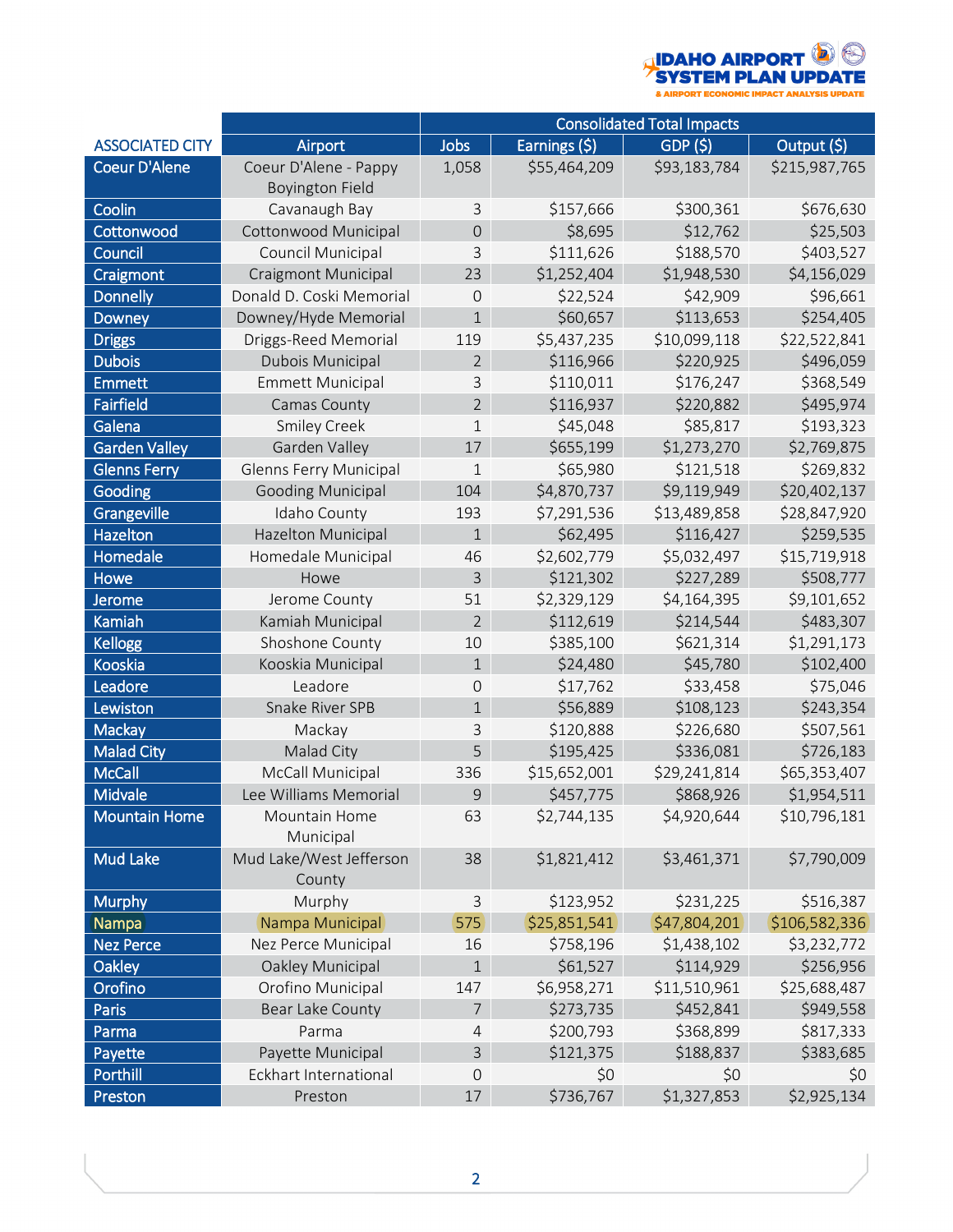

|                        |                            | <b>Consolidated Total Impacts</b> |                               |               |                 |  |
|------------------------|----------------------------|-----------------------------------|-------------------------------|---------------|-----------------|--|
| <b>ASSOCIATED CITY</b> | Airport                    | <b>Jobs</b>                       | Earnings (\$)                 | GDP(S)        | Output (\$)     |  |
| <b>Priest River</b>    | Priest River Municipal     | 46                                | \$2,183,551                   | \$4,093,111   | \$9,152,209     |  |
| <b>Rexburg</b>         | Rexburg-Madison County     | 28                                | \$1,005,462                   | \$1,601,958   | \$3,320,865     |  |
| <b>Rigby</b>           | Rigby-Jefferson County     | 66                                | \$5,382,242<br>\$2,606,534    |               | \$11,558,747    |  |
| <b>Rockford</b>        | <b>Rockford Municipal</b>  | $\overline{2}$                    | \$70,035                      | \$127,538     | \$281,490       |  |
| Salmon                 | Lemhi County               | 165                               | \$12,220,157<br>\$6,478,605   |               | \$26,418,366    |  |
| Sandpoint              | Sandpoint                  | 873                               | \$101,408,361<br>\$51,701,403 |               | \$306,758,495   |  |
| <b>Soda Springs</b>    | Allen H Tigert             | 25                                | \$1,174,133                   | \$2,215,855   |                 |  |
| St. Anthony            | <b>Stanford Field</b>      | 12                                | \$555,116                     | \$1,012,893   | \$2,236,217     |  |
| <b>St. Maries</b>      | <b>St Maries Municipal</b> | 15                                | \$573,475                     | \$989,643     | \$2,140,359     |  |
| Stanley                | Stanley                    | 5                                 | \$233,933                     | \$441,849     | \$992,118       |  |
| <b>Stanley</b>         | Thomas Creek               | $\Omega$                          | \$0                           | \$0           | \$0             |  |
| Weiser                 | <b>Weiser Municipal</b>    | 18                                | \$805,255                     | \$1,321,039   | \$2,693,360     |  |
| <b>Yellow Pine</b>     | Johnson Creek              | 4                                 | \$202,714                     | \$386,178     | \$869,953       |  |
|                        | <b>GRAND TOTAL</b>         | 4,822                             | \$233,563,781                 | \$425,584,442 | \$1,037,166,371 |  |

*Sources: Kimley-Horn, 2019; Calculations by InterVISTAS*